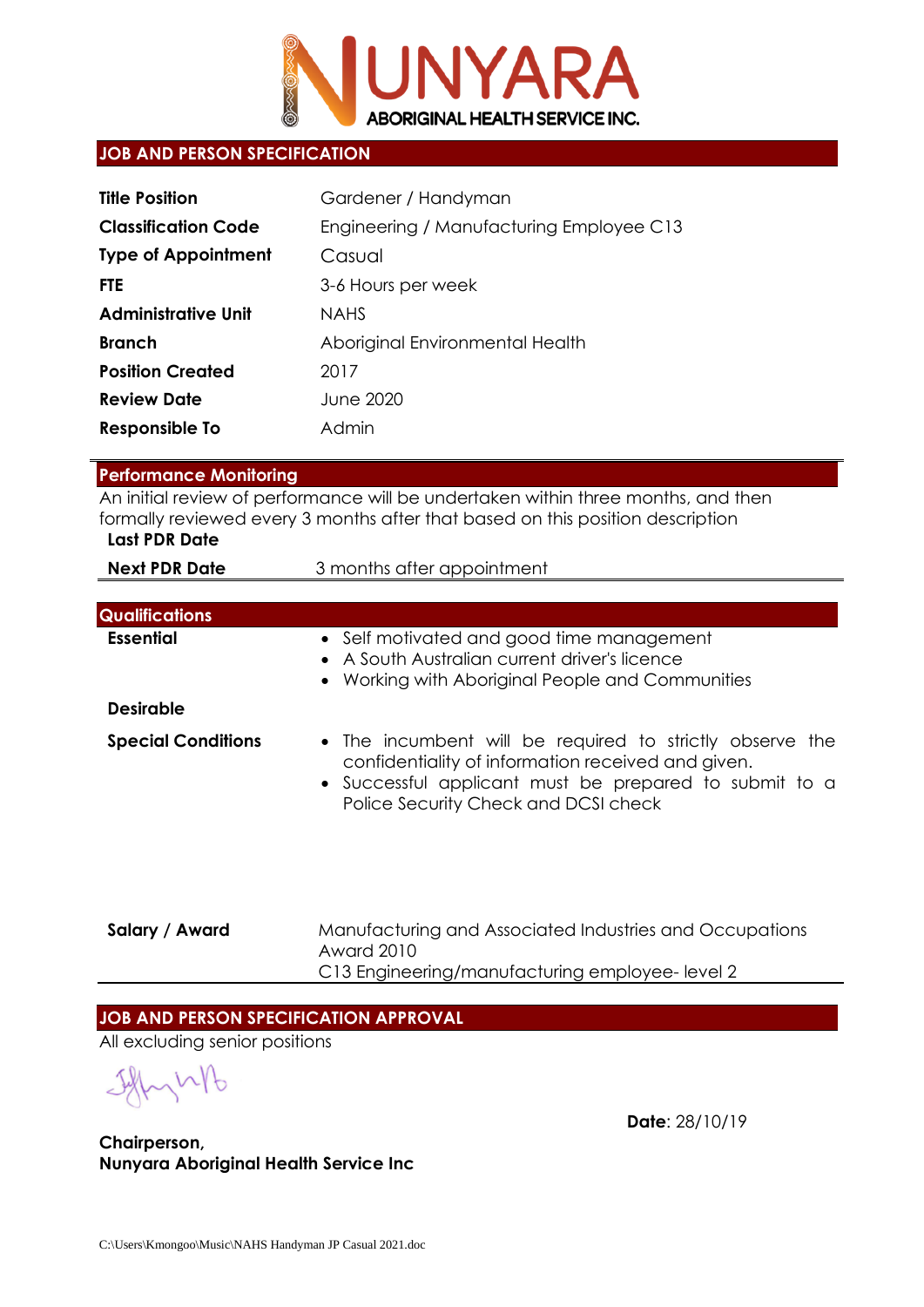

### **POSITION INFORMATION DOCUMENT**

### **Grade Characteristics**

The Gardener / Handyman position is defined at the Engineering / Manufacturing employee Level 11 by the virtue of the requirements to:

- Works in accordance with standard operating procedures
- Works under direct supervision wither individually or in a team environment
- Understands and undertakes basic quality control / assurance procedures including the ability to recognise basis quality deviations / faults
- Follows safe work practices and reports workplace hazards

#### **Position Summary**

This position is responsible for specific and general minor maintenance of all associated health service plant, equipment, buildings, and client / community houses as required including rubbish collection and removal and gardening.

You will provide a high standard of customer service to the community, clients, staff, and the Board, contributing to a positive image of Nunyara.

You will have commitment to the best interests of Nunyara and continuous quality improvement and assist the organisation through co-operation in meeting outcomes and objectives allocated to you.

#### **Position Characteristics**

The Gardener / Handyman is responsible for a range of tasks including:

- Maintaining confidentiality and privacy of clients, staff, and stakeholders always by continuously improving knowledge and understanding of ethical behaviours within an Aboriginal health service
- Have a good understanding of, and be proficient in written & spoken English
- Ensure safe work environment for self, clients, staff, and visitors including identification and reporting of hazards and risks immediately
- Undertake mandatory training as deemed necessary
- Participate in performance development reviews
- Uphold the Nunyara code of conduct, values, behaviours and expectations
- Hold a current driver's licence and provide evidence of compliance
- Some out of hours work may be required
- Hold a current police check / DCSI check
- Some casual driving/ passenger transport may be required to be paid at separate casual driver rate under Aboriginal and Torres Strait Islander Health Workers and Practitioners and Aboriginal Community Controlled Health Services Award 2020.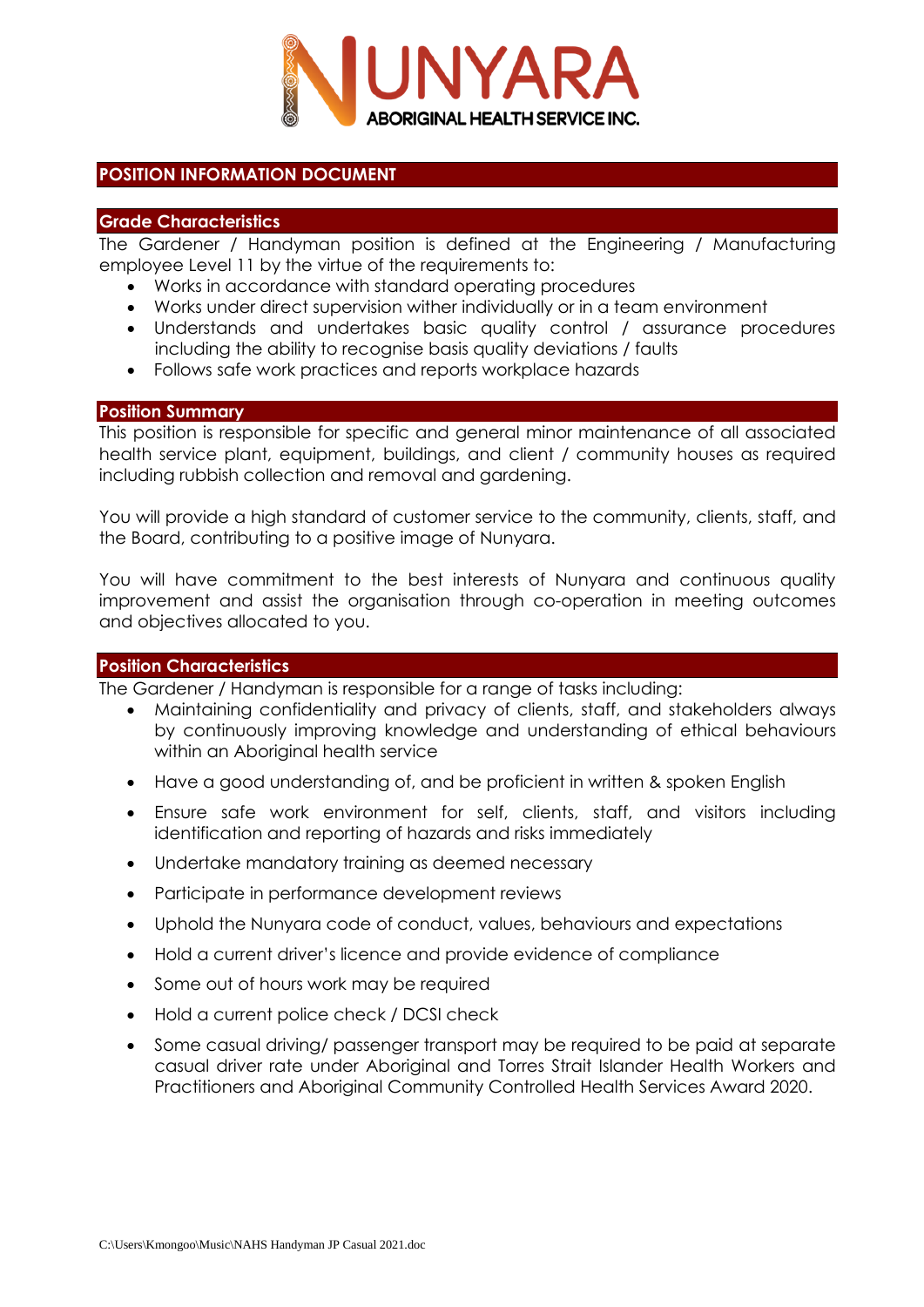

# **Organisation**

Supervisor reports to: CEO Supervisor's position: Admin staff<br>Subject's position: Handyman Staff Supervised: Nil

Handyman / Maintenance Officer

| <b>Other positions within the Organisation</b>                                       |                                         |  |  |  |
|--------------------------------------------------------------------------------------|-----------------------------------------|--|--|--|
| CEO                                                                                  | Clinical Co-ordinator                   |  |  |  |
| Practice Manager                                                                     | Aboriginal Maternal Infant Care         |  |  |  |
|                                                                                      | Practitioner                            |  |  |  |
| Admin and Finance Co-ordinator                                                       | Aboriginal Health Practitioners         |  |  |  |
| Reception and Admin Officers                                                         | <b>Aboriginal Health Workers</b>        |  |  |  |
| <b>Transport Officers</b>                                                            | Chronic Care Coordinator                |  |  |  |
| <b>Tackling Smoking Officer</b>                                                      | Visiting Specialist and Patient Journey |  |  |  |
|                                                                                      | Coordinator                             |  |  |  |
| ICT Network Manager                                                                  | <b>General Practitioners</b>            |  |  |  |
| <b>IT Support Officers</b>                                                           | <b>Registered Nurses</b>                |  |  |  |
| NDIS Support Workers                                                                 | <b>Special Projects Coordinator</b>     |  |  |  |
| Visiting specialists & Health Professionals including:                               |                                         |  |  |  |
| Respiratory Nurse - Diabetes Educator - Dietician - Podiatrist - Optometrist - ENT - |                                         |  |  |  |
| Audiology – Endocrinologist - Paediatrician                                          |                                         |  |  |  |
|                                                                                      |                                         |  |  |  |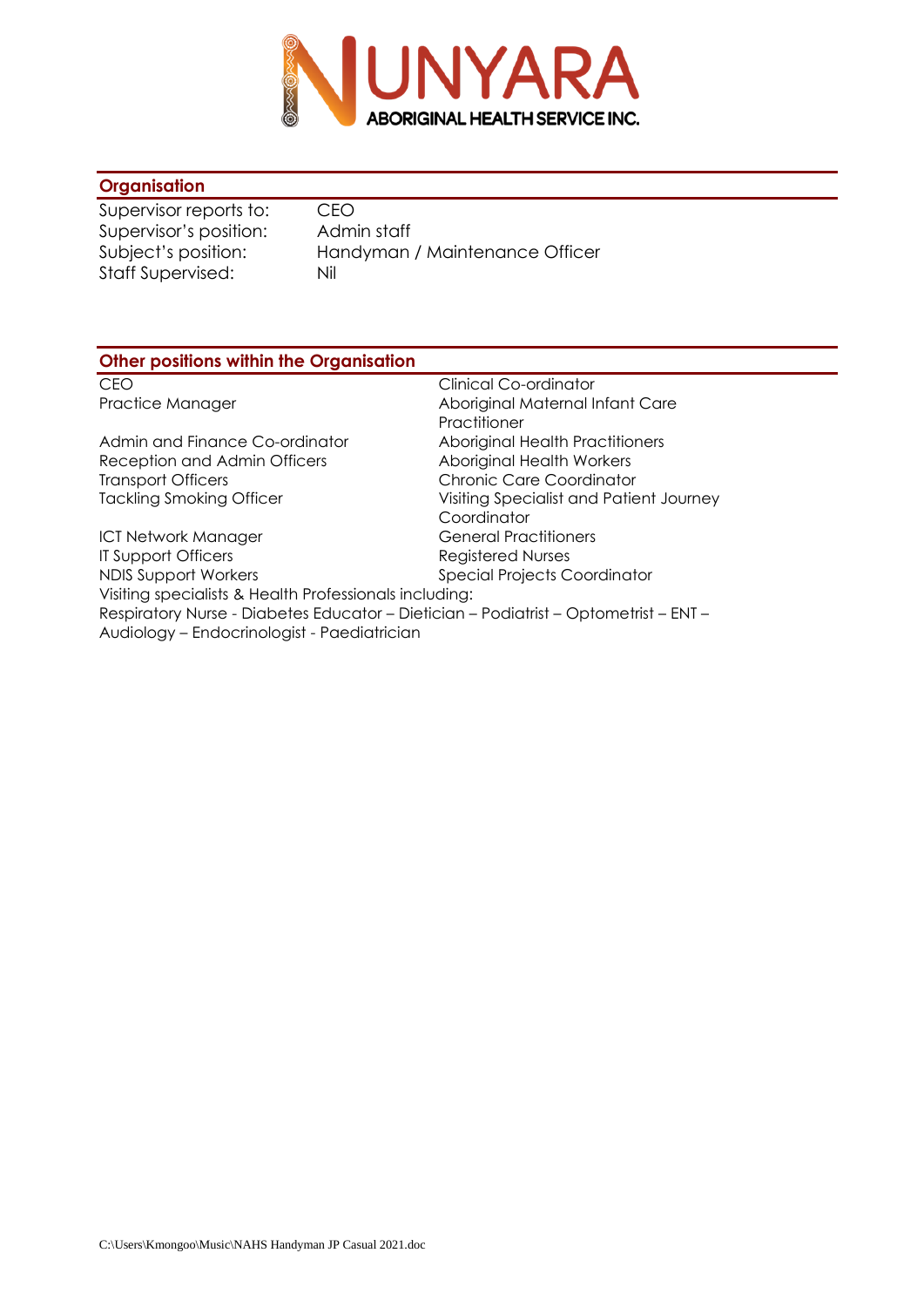

#### **KEY PERFORMANCE INDICATORS**

#### **Summary**

The Gardener / Handyman will use the Key Performance Indicator Section of this Job and Person Specification to continually assess their performance against the key tasks, and update and add to these indicators at regular intervals. The Key Performance Indicators are an integral element of measuring the achievements of the position and should be utilised as an ongoing tool to evaluate the position and service provided.

### **Key responsibilities, outcomes and measures**

| <b>Timeframe</b>                                                     | <b>RESPONSIBILITIES</b><br>& KEY TASKS                                                                                                            | <b>Action</b>                                                                                                                                                            | <b>PERFORMANCE MEASURE /</b><br><b>INDICATORS</b>   | Achieved √<br>Not achieved <b>x</b><br><b>Comments</b> |
|----------------------------------------------------------------------|---------------------------------------------------------------------------------------------------------------------------------------------------|--------------------------------------------------------------------------------------------------------------------------------------------------------------------------|-----------------------------------------------------|--------------------------------------------------------|
| Daily                                                                | Garden<br>maintenance                                                                                                                             | Maintain gardens and properties on and off site as<br>directed, as per job sheet in handyman folder.                                                                     | Feedback from clients and<br>supervisor is positive |                                                        |
| Daily                                                                | General<br>handyman<br>duties                                                                                                                     | Carry out basic handyman or maintenance duties as<br>directed at Nunyara or advise if work is outside scope so<br>that an external contractor can be organised by Admin. | Feedback from clients and<br>supervisor is positive |                                                        |
| Continual<br>Comply with<br>Work Health<br>and Safety<br>obligations | Ensure safe work environment for self, clients, staff, and<br>visitors including identification and reporting of hazards<br>and risks immediately | Hazard or near miss reports<br>are completed                                                                                                                             |                                                     |                                                        |
|                                                                      | Electrical and hazardous equipment is not to be tampered<br>with unless prior approval is granted from qualified person                           | Feedback from supervisor is<br>positive                                                                                                                                  |                                                     |                                                        |
|                                                                      | Assist all Nunyara staff and visitors with manual handling<br>requirements when required including refilling of water<br>cooler bottles           | Feedback from clients<br>and<br>supervisor is positive                                                                                                                   |                                                     |                                                        |
|                                                                      | Maintain correct, safe, effective, and economic use of<br>equipment and supplies                                                                  | Compliance is demonstrated                                                                                                                                               |                                                     |                                                        |
|                                                                      |                                                                                                                                                   | Participate in work health and safety training within<br>Nunyara                                                                                                         | Compliance is demonstrated                          |                                                        |
|                                                                      |                                                                                                                                                   | Always comply with Work Health and Safety legislation<br>including wearing appropriate PPE                                                                               | Compliance is demonstrated                          |                                                        |

C:\Users\Kmongoo\Music\NAHS Handyman JP Casual 2021.doc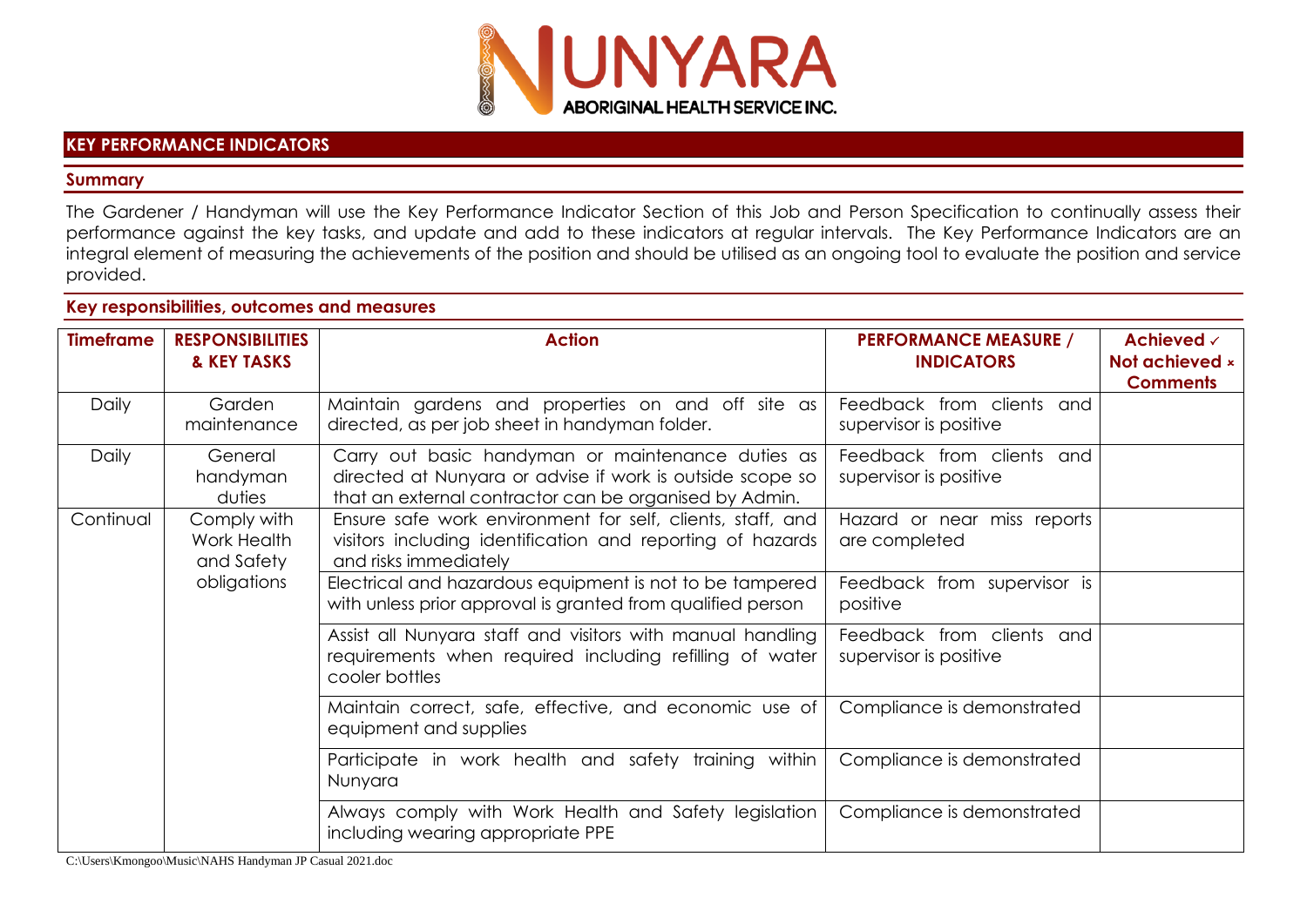

| <b>Timeframe</b>                         | <b>RESPONSIBILITIES</b><br>& KEY TASKS          | <b>Action</b>                                                                                                                                                                                                     | <b>PERFORMANCE MEASURE /</b><br><b>INDICATORS</b>                                                                            | Achieved √<br>Not achieved <b>x</b><br><b>Comments</b> |
|------------------------------------------|-------------------------------------------------|-------------------------------------------------------------------------------------------------------------------------------------------------------------------------------------------------------------------|------------------------------------------------------------------------------------------------------------------------------|--------------------------------------------------------|
| Daily                                    | <b>Maintain</b><br>confidentiality &<br>Privacy | Maintaining confidentiality and privacy of clients, staff,<br>and stakeholders at all times by continuously improving<br>knowledge and understanding of ethical behaviours within<br>an Aboriginal health service | 0f<br>Reports<br>of<br>breaches<br>confidentiality<br>not<br>are<br>occurring                                                |                                                        |
|                                          |                                                 | Acknowledge and report all compliments, suggestions,<br>and complaints                                                                                                                                            | Feedback from clients<br>and<br>supervisor is positive                                                                       |                                                        |
| Ongoing                                  | General /<br>Quality<br>Improvement             | Maintain sufficient stock, material, and tools necessary to<br>complete tasks. If stock is required liaise with Nunyara<br>Administration team regarding purchasing in line with<br>company policies.             | Feedback from clients<br>and<br>supervisor is positive                                                                       |                                                        |
| As<br>Passenger<br>Transport<br>required |                                                 | Act as a relief transport driver for Nunyara if required. This<br>will involve transporting patients to and from their home to<br>medical appointments at Nunyara or other locations.                             | Patients<br>transported<br>are<br>appropriately and in a timely<br>manner. Bus is wiped down<br>between clients if directed. |                                                        |
|                                          |                                                 | Maintain driver workflow by communication with other<br>drivers/ staff regarding pick-ups and drop-offs                                                                                                           | Feedback from clients, other<br>staff and supervisor is positive                                                             |                                                        |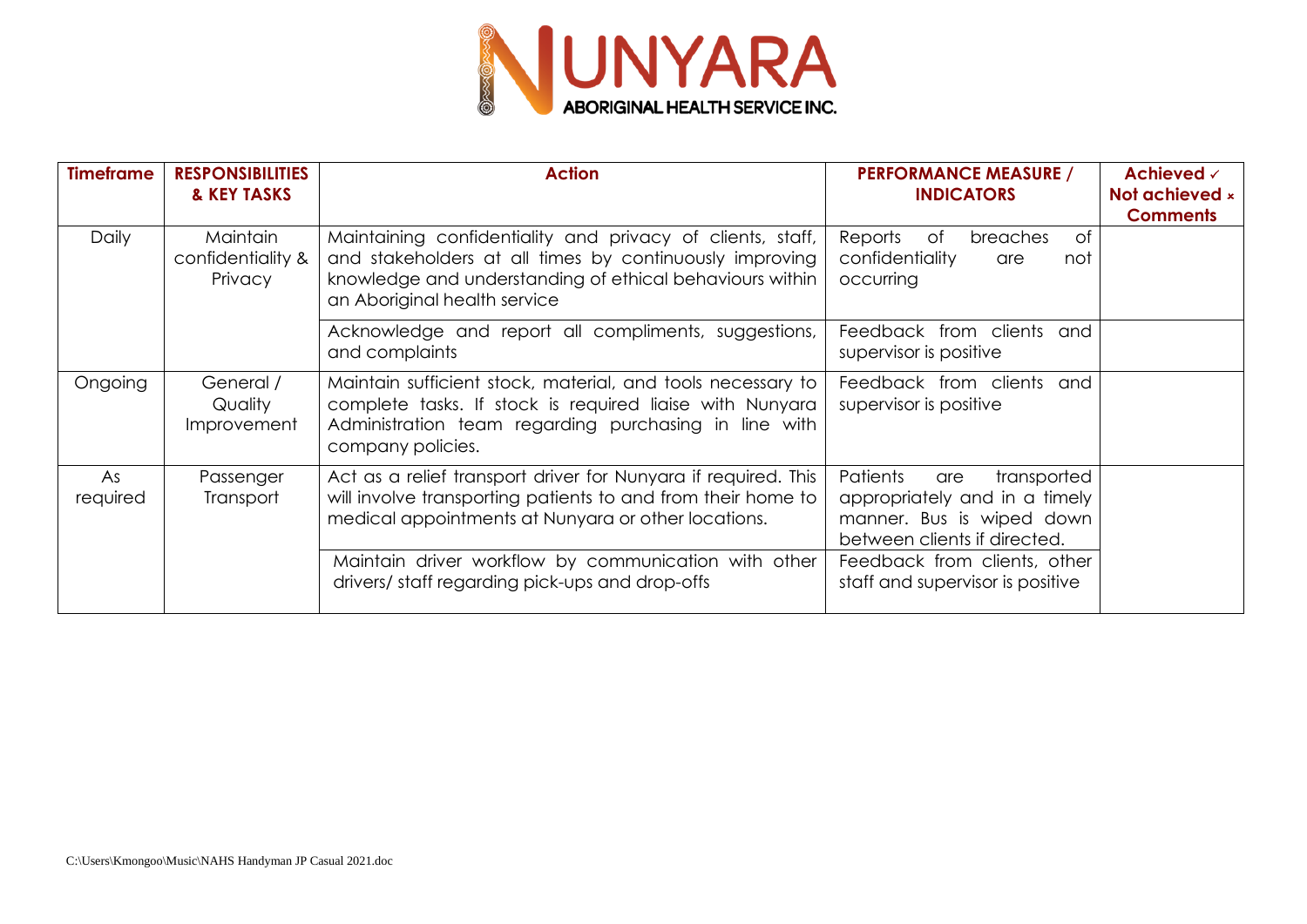

- 1. Teamwork and communication:
	- Develop awareness of role and promote positively
	- Promote services offered by Nunyara Aboriginal Health Service Inc
	- Maintain positive working relationships with other team members and visiting professionals
	- Contribute to internal meetings
	- Develop skills in problem solving and enhance communication with people from a diverse range of backgrounds
	- Contribute to the delivery of culturally appropriate services for Aboriginal people
	- Contribute to the development of team goals
	- Develop skills and confidence in resolving conflict in the workplace
	- Have a good understanding of, and be proficient in written & spoken English
- 2. Documentation and administration:
	- Ensure that all documentation is accurate and completed in a timely manner regarding client privacy, security of client records and confidentiality
	- Observe principles of client confidentiality
	- Develop an ability to identify & report all health & safety risks, accidents, injuries, property damage and mishaps at the workplace utilising appropriate procedures
	- Ensuring accurate time sheets are completed and submitted on time
	- Ensure work schedule is accurately maintained
	- Assist with security measures, namely: building security, vehicle keys, confidential documentation, mobile phones, and public amenities
- 3. Quality improvement Demonstrate commitment to continuous quality improvement through the following:
	- Participate in quality improvement activities as directed
	- Participation in appropriate educational opportunities to enhance the skills required for the position and the completion of all required mandatory training
	- Participate in, and contribute to work health & safety activities to ensure a safe work environment for clients, staff, and visitors
- 4. Personal and professional development
	- Develop necessary knowledge and competencies through education / staff development / instruction, demonstrating appropriate progress requirements of education course(s).
	- Practicing within own area of competence and qualification
	- Developing and maintaining personal knowledge and competencies by participating in a range of performance appraisal and development activities
	- Attend staff meetings and in-service programs
	- Informing the Manager when tasks or responsibilities are outside competency;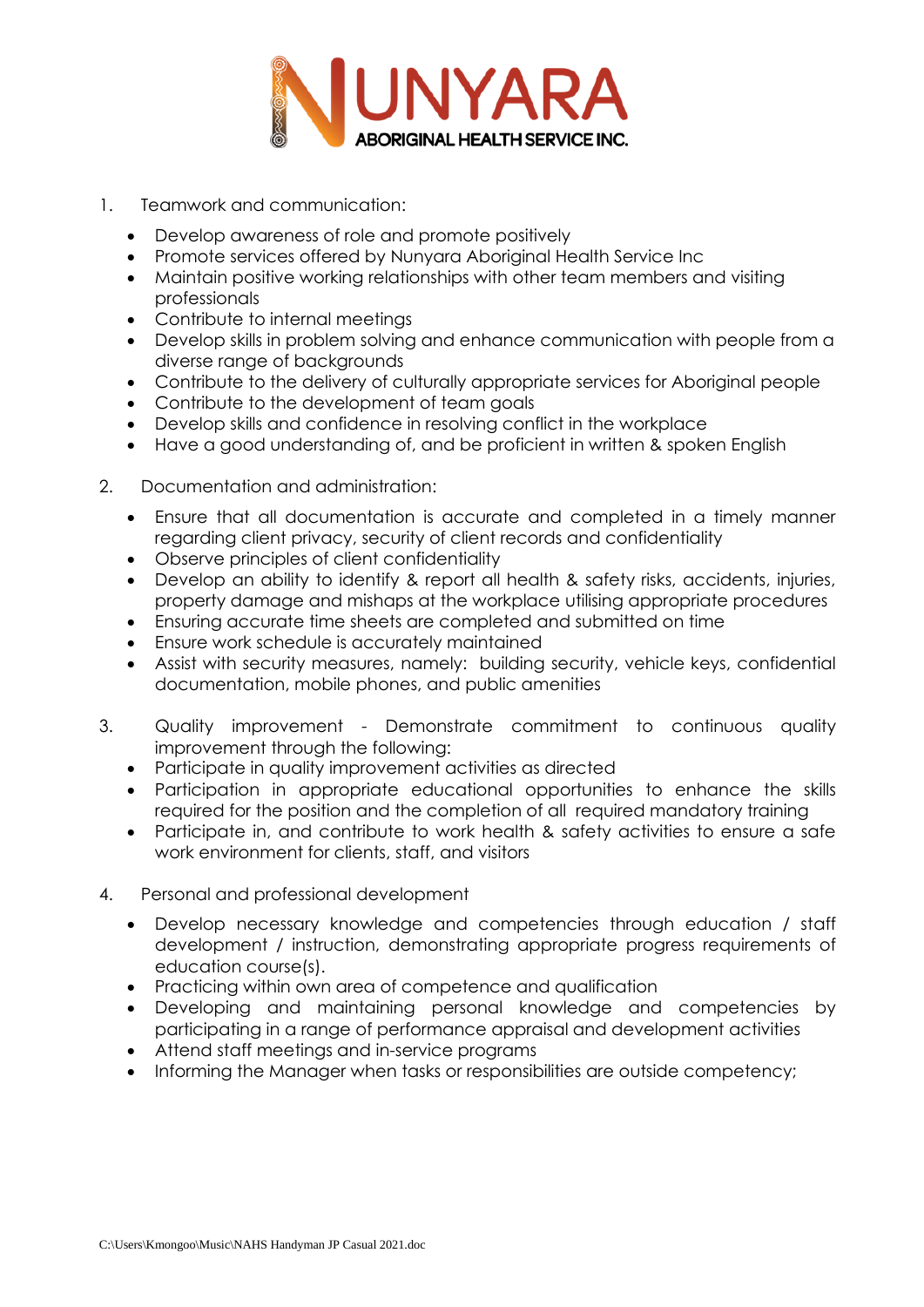

- 5. Customer service
	- Act in a professional manner always when dealing with internal & external clients and agencies by:
	- Respecting the values and wishes of clients and encourage consumer participation in decisions that effect them
	- Actively always work to promote the organisation and colleagues in a positive manner both internally and externally
	- Promoting positive and harmonious relationships between clients, relatives, and staff.
	- Being prompt and providing courteous service to clients, families, carers, and colleagues in a timely and efficient manner
	- Promote services that are culturally appropriate to the consumer
	- Being responsive to telephone inquiries which includes the identification of self and facility / department
	- Be aware of and respecting the needs of colleagues
	- Maintain a courteous, efficient & effective customer service both in person and by telephone;
- 6. Participate as an effective member of the Nunyara Aboriginal Health Service team:
	- using and promoting effective communication and interpersonal skills;
	- Participating in team meetings, staff meetings, and other health service meetings and committees as required.
	- Utilising appropriate resources effectively and efficiently;
	- Providing various client related tasks as appropriate and directed

# **GENERAL**

- Employees have a responsibility and obligation to comply with statutory and organisational requirements, procedures and rules that are introduced to ensure a safe and healthy work environment, free of discrimination by:
	- Complying with workplace policies and procedures
	- Participating in all activities associated with the management of workplace health and safety.
	- Identifying and reporting all health and safety risks, accidents, incidents, injuries, property damage and near misses in the workplace.
	- Develop a working knowledge and understanding of Infection Control policies and procedures and using appropriate personal protective equipment.
	- Develop an awareness and compliance of Equal Employment Opportunity principles.
	- Regularly participate in personal performance development reviews.
	- Participation in continuous quality improvement programs and accreditation activities.
	- Comply with the Principles of the Code of Fair Information Practice, adopted by the Department of Human Services, which regulate the collection, use, disclosure, storage and transfer of all personal patient/client information within the Department and throughout its funded service providers.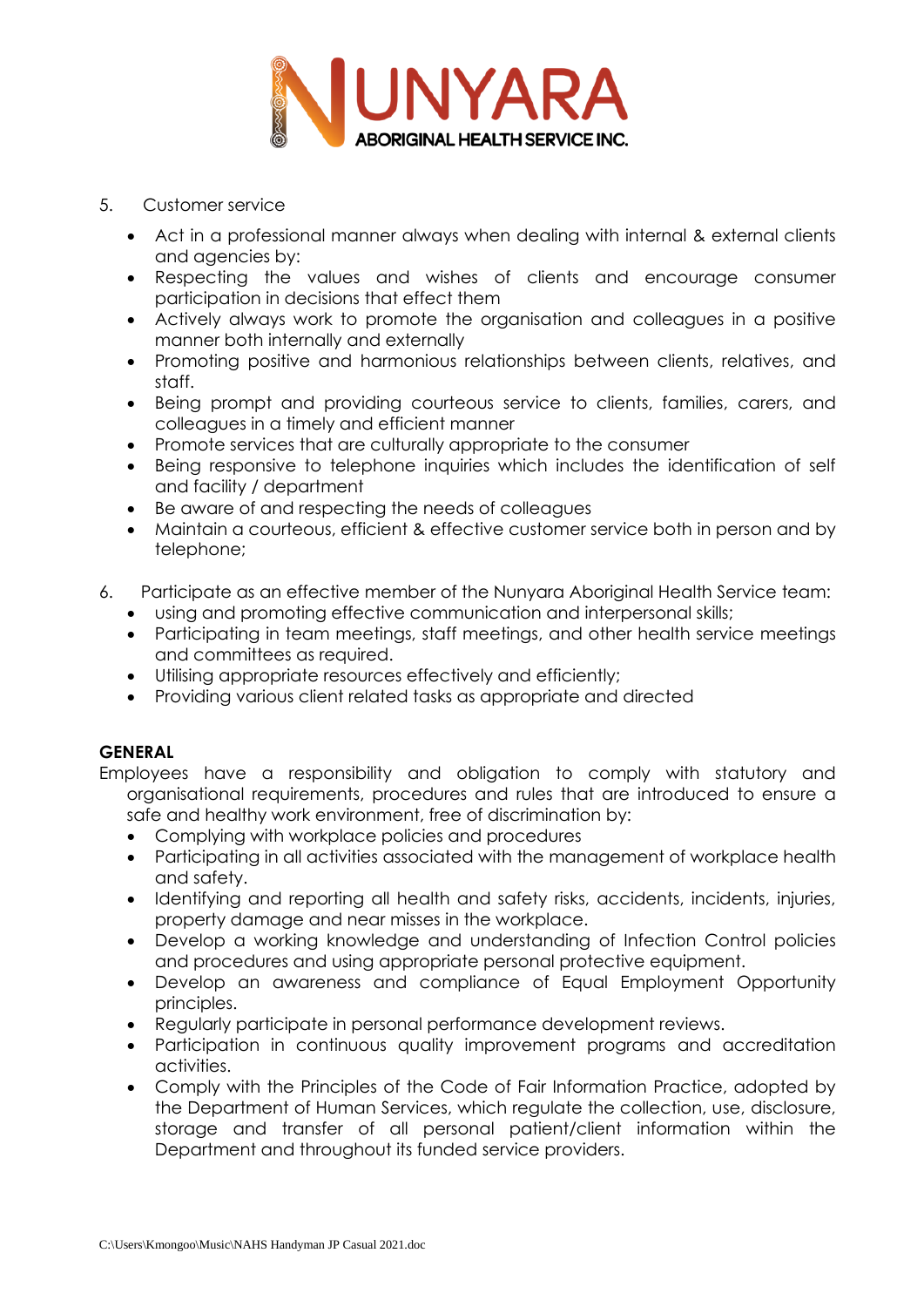

- Ensure cultural sensitivity is maintained by attending and contributing to learning in diversity of cultural awareness and cross cultural training, with a frequency to be determined as appropriate by the organisation.
- All staff will actively support and contribute to risk management by maintaining an awareness of the risks relating to their area of responsibility and accountability including the identification and reporting of such risks
- It is the responsibility of every employee to ensure that no official record created or received (in any format) is destroyed without following prescribed retention procedures and subsequent authorisation. It is further the responsibility of every employee to ensure they gain an understanding of what constitutes an official record. It is a requirement that all employees will adhere to the prescribed Policy, Procedures & Practices of this organisation in relation to records management.

*This Position Description will be reviewed regularly, at least every 12 months, and when necessary during the course of the 12 months, by the Supervisor together with the incumbent. This regular review will ensure the Position Description is up to date and accurately reflects the duties carried out by the incumbent.*

# **Acknowledge by Occupant:**

......................................................... **Date**: / /

......................................................... **Please print Name**